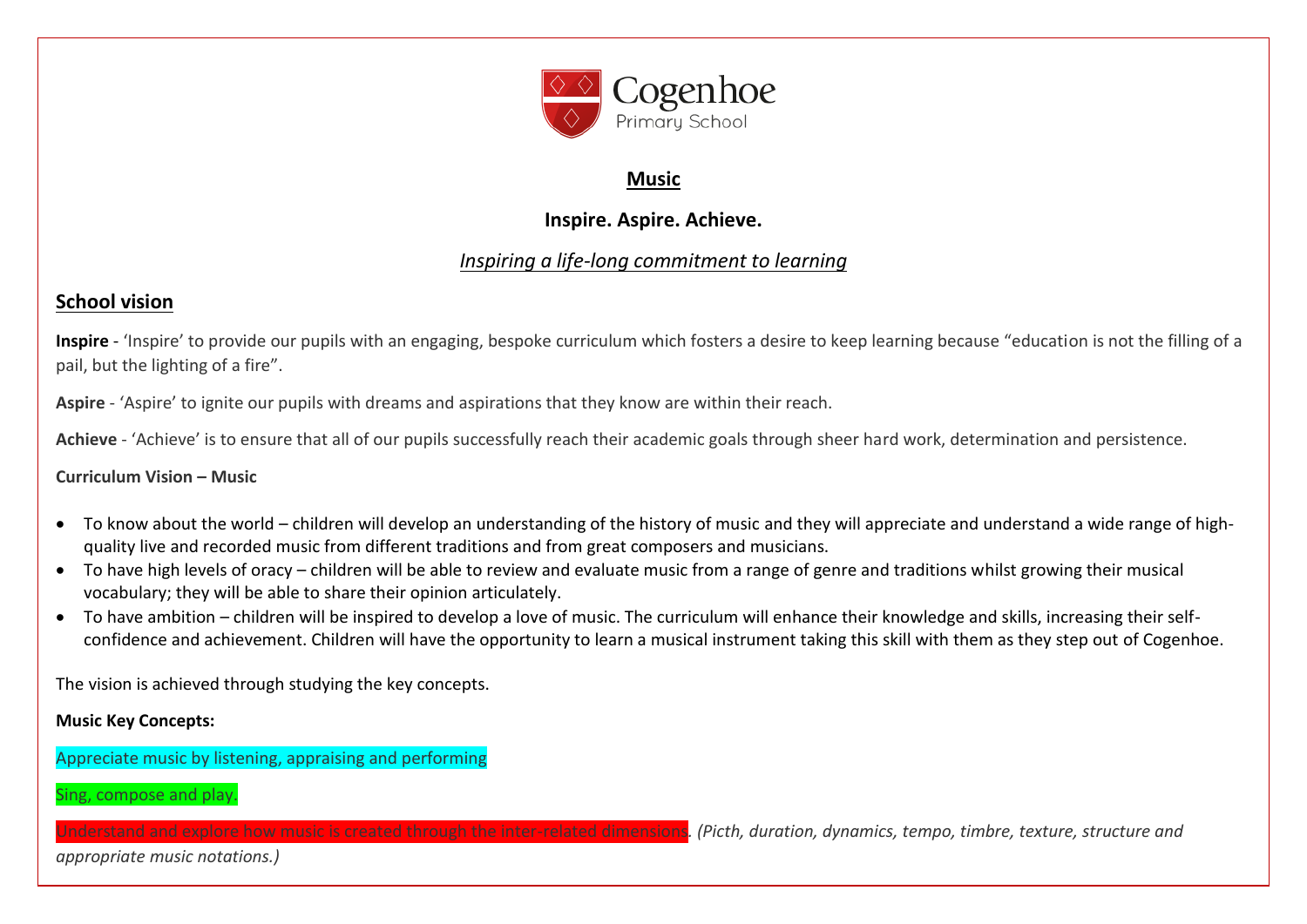#### **Model Music Curriculum 2021**

"Music is all around us. It is the soundtrack to our lives. Music connects us through people and places in our ever-changing world. It is creative, collaborative, celebratory and challenging. In our schools, music can bring communities together through the shared endeavour of whole-school singing, ensemble playing, experimenting with the creative process and, through the love of listening to friends and fellow pupils, performing. The sheer joy of music making can feed the soul of a school community, enriching each student while strengthening the shared bonds of support and trust which make a great school."

### **National Curriculum Threads KS1**

- use their voices expressively and creatively by singing songs and speaking chants and rhymes
- play tuned and untuned instruments musically
- listen with concentration and understanding to a range of high-quality live and recorded music
- experiment with, create, select and combine sounds using the inter-related dimensions of music.

## **National Curriculum Threads KS2**

- play and perform in solo and ensemble contexts, using their voices and playing musical instruments with increasing accuracy, fluency, control and expression
- improvise and compose music for a range of purposes using the inter-related dimensions of music
- listen with attention to detail and recall sounds with increasing aural memory
- use and understand staff and other musical notations
- appreciate and understand a wide range of high-quality live and recorded music drawn from different traditions and from great composers and musicians
- develop an understanding of the history of music.

### **Music Intention**

Music is a universal language, for everyone to create and enjoy. We aim to provide a musical experience for all children that is, enjoyable, inspiring, memorable and accessible to all. Our children will be able to listen to and value a range of musical styles, sharing their viewpoint respectfully and eloquently. They will develop the confidence to sing and compose pieces on their own and with others. The children at Cogenhoe will have the opportunity to learn to play a musical instrument and use technology appropriately.

We have chosen to use the Charanga Musical School Scheme, as recommended by NMPAT, our local musical authority, because we wanted to ensure that music was accessible to all, up to date (yet constantly reviewed and improved), and linked with current national and local expectations. Charanga provides many examples of music styles and genres from different times and places. These are explored through the language of music via active listening, performing and composing activities, which enable understanding of the context and genre. The aim of the scheme is to provide children with the opportunity to progress to the next level of their creative excellence. Teachers are able to produce inclusive lessons for all children to access the musical curriculum in a fun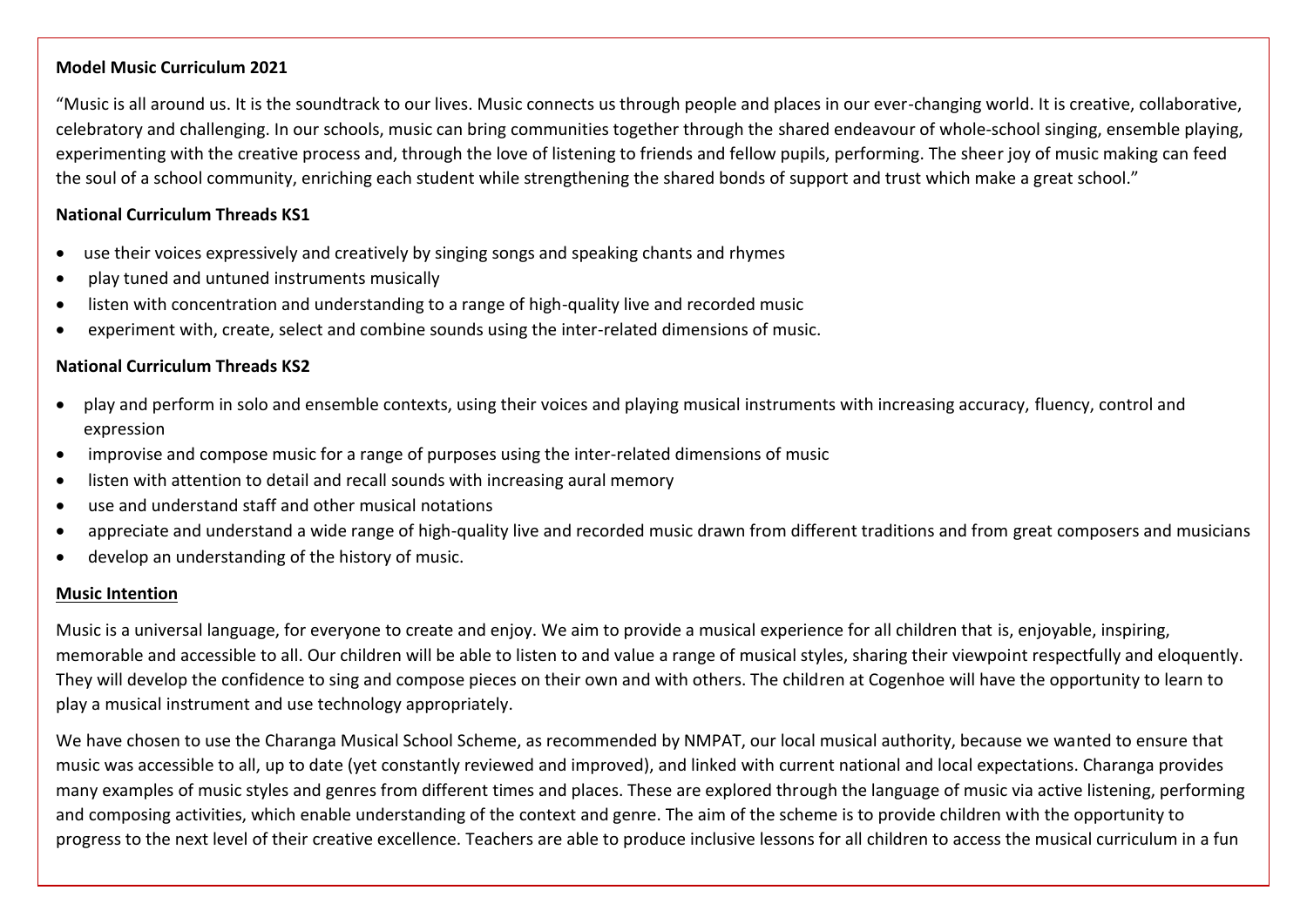and engaging way, further promoting a love of learning. It is ideal for specialist and non-specialist teachers and provides lesson plans, assessment, clear progression, and engaging and exciting whiteboard resources to support every lesson.

### **Music implementation**

Music is a universal language to be shared by all. We want our children and staff to become expert, experienced musicians who can find the joy in music as listeners, appraisers, composers and performers. We have chosen Charanga as a scheme of work which offers a topic-based, repetitive approach to support children's learning in music. A steady progression plan has been built into Charanga, within each lesson, each unit, each year and from one year to the next, ensuring consistent musical development. By using Charanga as the basis of a scheme of work, we can ensure that they are fulfilling the aims for musical learning stated in the National Curriculum: Charanga includes many examples of musical styles and genres from different times and places. These are explored through the language of music via active listening, appraising using the correct musical terminology (vocabulary), performing and composing activities, which enable understanding of the context and genre in an exciting, successful learning environment.

In addition to discrete music lessons, children will listen to a range of examples of music at different occasions such as: when pupils are entering the room for morning and afternoon registration and when entering assembly, so that they become fully immersed in music.

| Ed Sheeran (Pop)               | Autumn 1        |
|--------------------------------|-----------------|
| Hans Zimmer (Circle of Life)   | Autumn 2        |
| Nina Simone (Jazz)             | Spring 1        |
| Elton John (Rock)              | <b>Spring 2</b> |
| <b>Usher (Dance)</b>           | Summer 1        |
| <b>Dubussy (Impressionist)</b> | Summer 2        |

Throughout the scheme, children are actively involved in using and developing their singing voices, using body percussion and whole body actions, whilst learning to handle and play classroom instruments as performers, composers and musical critics, to create, express and appreciate their own and the music of others. Through a range of whole class, group and individual activities, children have opportunities to explore sounds, listen actively, compose and perform.

Charanga Musical School Units of Work enable children to understand musical concepts through a repetition-based approach to learning. Learning about the same musical concept through different musical activities enables a more secure, deeper learning and mastery of musical skills. Assessment is carried out continually during lessons, using the Teacher Assessment guide for each year, and is summarised at the end of each unit. There are clear steps for assessment with key questions to guide teachers. There is an editable class Assessment Log for recording the information and a Cultural and Personal Development Log. This is to be monitored by the subject coordinator, along with the quality of teaching. The Cogenhoe Music Long Term Map clearly lays out the expected progression of music throughout the school with explicit I know statements and key vocabulary for each year.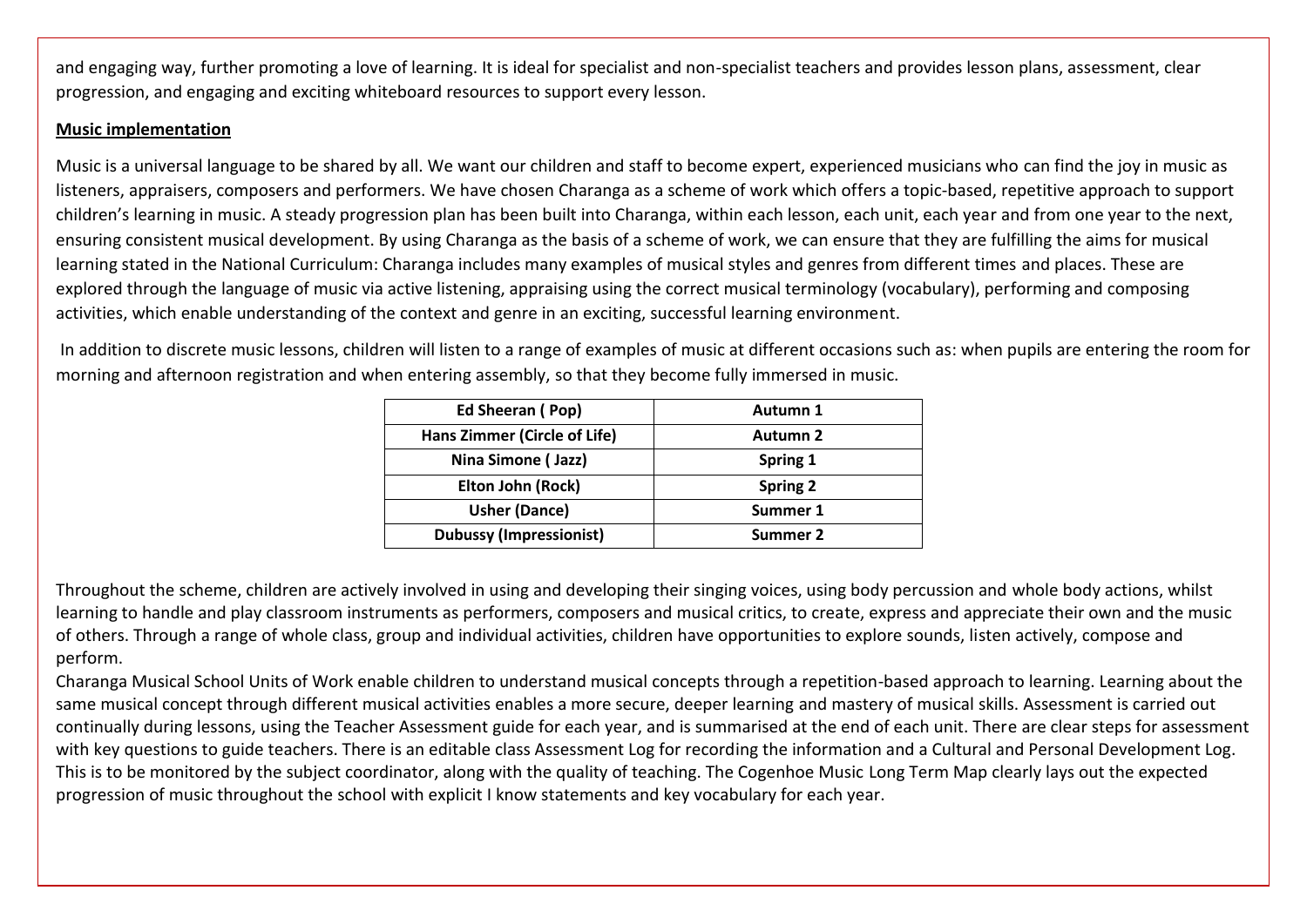Pupils also have the opportunity to participate in instrumental lessons delivered by the excellent peripatetic staff of NMPAT. Currently our children have the opportunity to learn to play the guitar. Year 3 learn to play the ukulele with lessons provided by specialist teachers from NMPAT. In addition to this, we have Rocksteady Music School providing rock and pop band lessons creating "Rock Icons." In Upper Key Stage Two children also receive music and wellbeing sessions delivered by NMPAT and Dare 25 from Life Skills Education where children receive drug, alcohol and resilience training combining their musical skills and knowledge.

|                       |                                                                                                                                    |                                                                                                                                                                                                                   | <b>Whole School Long Term Plan</b> |                                                                         |                         |                             |
|-----------------------|------------------------------------------------------------------------------------------------------------------------------------|-------------------------------------------------------------------------------------------------------------------------------------------------------------------------------------------------------------------|------------------------------------|-------------------------------------------------------------------------|-------------------------|-----------------------------|
| <b>Reception</b>      | <b>Autumn 1</b>                                                                                                                    | <b>Autumn 2</b>                                                                                                                                                                                                   | <b>Spring 1</b>                    | <b>Spring 2</b>                                                         | <b>Summer 1</b>         | <b>Summer 2</b>             |
| <b>Unit</b>           | Me                                                                                                                                 | <b>My Stories</b>                                                                                                                                                                                                 | <b>Everyone</b>                    | <b>Our World</b>                                                        | <b>Big Bear Funk</b>    | <b>Reflect Rewind and</b>   |
|                       |                                                                                                                                    |                                                                                                                                                                                                                   |                                    |                                                                         | <b>Transition Unit</b>  | Replay                      |
| <b>Vocabulary</b>     | pulse pitch (high low)                                                                                                             | action song instrument                                                                                                                                                                                            | voice explore                      | performed by verse                                                      | funk backing riff       | appraise                    |
|                       | copy copycat rhythm                                                                                                                | improvise sounds listen                                                                                                                                                                                           | different ways                     | drum percussion                                                         | build revisit           | <b>Consolidation of all</b> |
|                       | singalong perform                                                                                                                  | to games track                                                                                                                                                                                                    | lullaby melody                     |                                                                         | style                   | previous vocabulary         |
|                       | nursery rhyme listen                                                                                                               |                                                                                                                                                                                                                   | imagination                        |                                                                         |                         |                             |
|                       | piece of music tune                                                                                                                |                                                                                                                                                                                                                   |                                    |                                                                         |                         |                             |
|                       | clap                                                                                                                               |                                                                                                                                                                                                                   |                                    |                                                                         |                         |                             |
| Knowledge/skills      |                                                                                                                                    |                                                                                                                                                                                                                   |                                    | Refer to the Progression of Knowledge and Skills overview from Charanga |                         |                             |
| <b>Key statements</b> |                                                                                                                                    | I know how to listen to and respond to a piece of music                                                                                                                                                           |                                    |                                                                         |                         |                             |
|                       | I know how to find and feel the pulse of a piece of music                                                                          |                                                                                                                                                                                                                   |                                    |                                                                         |                         |                             |
|                       | I know how to explore and create music using my voice.                                                                             |                                                                                                                                                                                                                   |                                    |                                                                         |                         |                             |
|                       | I know how to explore and create music using classroom instruments                                                                 |                                                                                                                                                                                                                   |                                    |                                                                         |                         |                             |
|                       | I know how to sing nursery rhymes and action songs, and can sing and play together                                                 |                                                                                                                                                                                                                   |                                    |                                                                         |                         |                             |
|                       | I know how to share and perform my music<br>I know how to listen to a range of high quality music with increasing concentration    |                                                                                                                                                                                                                   |                                    |                                                                         |                         |                             |
|                       |                                                                                                                                    |                                                                                                                                                                                                                   |                                    |                                                                         |                         |                             |
|                       |                                                                                                                                    | I know how to start to talk about the amazing music that I hear and say how it makes me feel                                                                                                                      |                                    |                                                                         |                         |                             |
|                       | I know how to use my imagination, dance and enjoy a variety of styles of music, some familiar, some new I know how to follow, copy |                                                                                                                                                                                                                   |                                    |                                                                         |                         |                             |
|                       | instructions and respond verbally and with movement to different styles of music                                                   |                                                                                                                                                                                                                   |                                    |                                                                         |                         |                             |
|                       | I know how to use the correct musical vocabulary to express my ideas when I appraise a piece of music                              |                                                                                                                                                                                                                   |                                    |                                                                         |                         |                             |
|                       |                                                                                                                                    | ELG: sing a range of well-known nursery rhymes and songs                                                                                                                                                          |                                    |                                                                         |                         |                             |
|                       |                                                                                                                                    | Perform songs, rhymes, poems and stories with others and - when appropriate - try to move in time with music.                                                                                                     |                                    |                                                                         |                         |                             |
| Year <sub>1</sub>     | <b>Autumn 1</b>                                                                                                                    | <b>Autumn 2</b>                                                                                                                                                                                                   | <b>Spring 1</b>                    | <b>Spring 2</b>                                                         | <b>Summer 1</b>         | <b>Summer 2</b>             |
| <b>Unit</b>           | <b>Hey You!</b>                                                                                                                    | Rhythm in the Way We                                                                                                                                                                                              | In The Groove                      | <b>Round and Round</b>                                                  | <b>Your Imagination</b> | <b>Reflect, Rewind and</b>  |
|                       |                                                                                                                                    | <b>Walk Banana Rap</b>                                                                                                                                                                                            |                                    |                                                                         |                         | Replay                      |
| <b>Vocabulary</b>     |                                                                                                                                    | pulse pitch (high low) improvise clap melody drums decks percussion Funk rap compose bass guitar rhythm perform keyboard singers<br>trumpets saxophone Blues Baroque Latin Irish Folk groove audience imagination |                                    |                                                                         |                         |                             |
|                       |                                                                                                                                    |                                                                                                                                                                                                                   |                                    |                                                                         |                         |                             |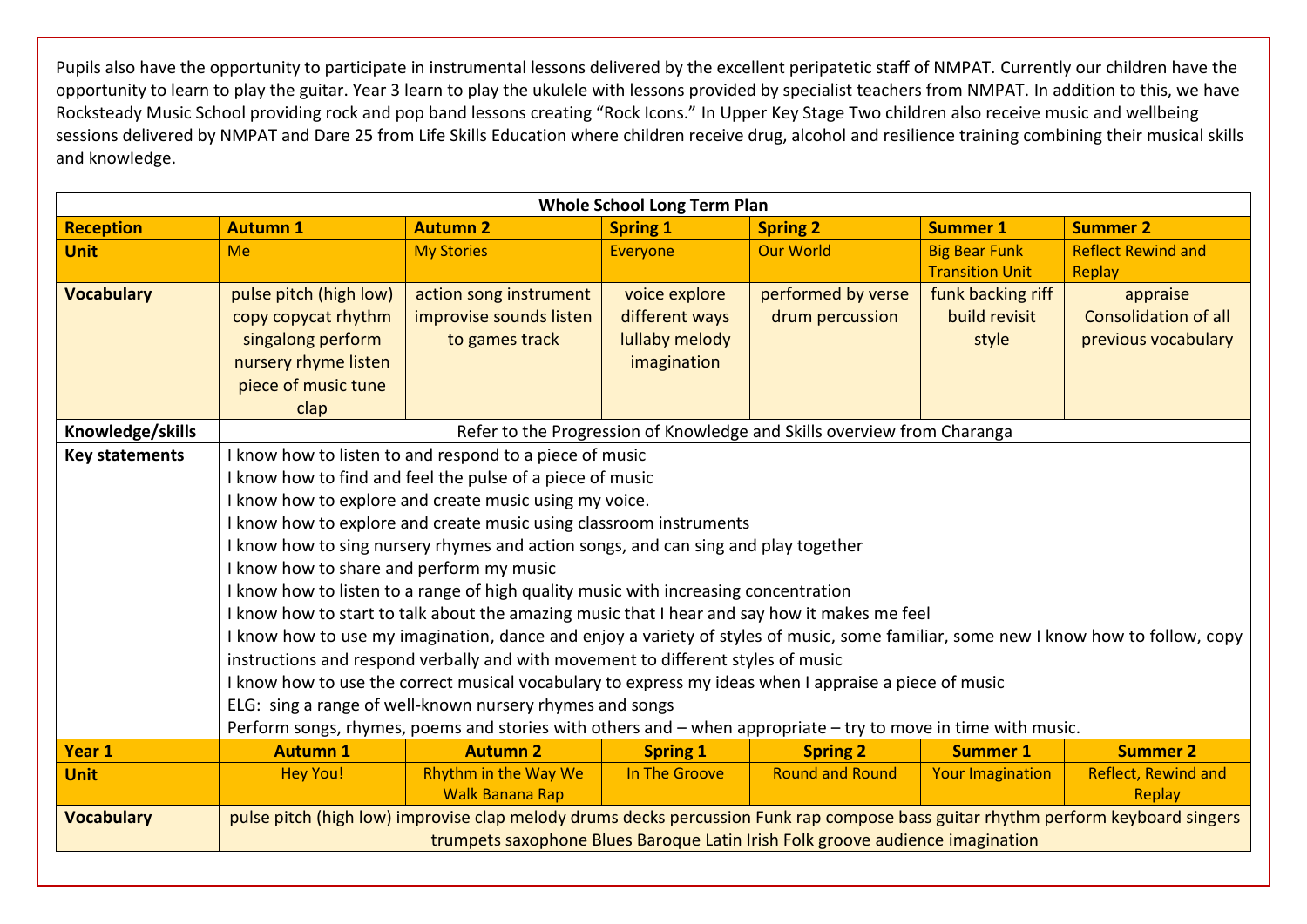| Knowledge/skills      |                                                                                                                                                                                                                                                   |                                                                                                                                                                                                                                                            |                 | Refer to the Progression of Knowledge and Skills overview from Charanga |                |  |
|-----------------------|---------------------------------------------------------------------------------------------------------------------------------------------------------------------------------------------------------------------------------------------------|------------------------------------------------------------------------------------------------------------------------------------------------------------------------------------------------------------------------------------------------------------|-----------------|-------------------------------------------------------------------------|----------------|--|
| <b>Key statements</b> | I know some songs off by heart. I know what the songs are about.                                                                                                                                                                                  |                                                                                                                                                                                                                                                            |                 |                                                                         |                |  |
|                       |                                                                                                                                                                                                                                                   | I know and recognise the sound and names of some of the instruments I use.                                                                                                                                                                                 |                 |                                                                         |                |  |
|                       | I know that music has a steady pulse, like a heartbeat.<br>I know that we can create rhythms from words, our names, favourite food, colours and animals.<br>I know how to confidently sing or rap five songs from memory and sing them in unison. |                                                                                                                                                                                                                                                            |                 |                                                                         |                |  |
|                       |                                                                                                                                                                                                                                                   |                                                                                                                                                                                                                                                            |                 |                                                                         |                |  |
|                       |                                                                                                                                                                                                                                                   |                                                                                                                                                                                                                                                            |                 |                                                                         |                |  |
|                       |                                                                                                                                                                                                                                                   | I know the names of the notes in their instrumental part from memory or when written down.                                                                                                                                                                 |                 |                                                                         |                |  |
|                       |                                                                                                                                                                                                                                                   | I know that improvisation is about making up your own tunes on the spot.                                                                                                                                                                                   |                 |                                                                         |                |  |
|                       |                                                                                                                                                                                                                                                   | I know that when I improvise, I make up my own tune that has never been heard before and it is not written down and belongs to me.                                                                                                                         |                 |                                                                         |                |  |
|                       | I know that everyone can improvise.                                                                                                                                                                                                               |                                                                                                                                                                                                                                                            |                 |                                                                         |                |  |
|                       |                                                                                                                                                                                                                                                   | I know that composing is like writing a story with music.                                                                                                                                                                                                  |                 |                                                                         |                |  |
|                       | I know that everyone can compose.                                                                                                                                                                                                                 |                                                                                                                                                                                                                                                            |                 |                                                                         |                |  |
|                       |                                                                                                                                                                                                                                                   | I know that a performance is sharing music with other people, called an audience.                                                                                                                                                                          |                 |                                                                         |                |  |
|                       |                                                                                                                                                                                                                                                   | I know how to listen to, talk about and respond to a piece of music and that this is appraising.                                                                                                                                                           |                 |                                                                         |                |  |
|                       |                                                                                                                                                                                                                                                   | I know how to listen to a range of high quality music with increasing concentration looking for pulse, rhythm and pitch.<br>I know how to start to talk about the amazing music that I hear and say how it makes me feel using some of the correct musical |                 |                                                                         |                |  |
|                       | vocabulary.                                                                                                                                                                                                                                       |                                                                                                                                                                                                                                                            |                 |                                                                         |                |  |
|                       |                                                                                                                                                                                                                                                   |                                                                                                                                                                                                                                                            |                 |                                                                         |                |  |
|                       | I know how to use my imagination, dance and enjoy a variety of styles of music, some familiar, some new.<br>I know how to use some of the correct musical vocabulary to express my ideas when I appraise a piece of music                         |                                                                                                                                                                                                                                                            |                 |                                                                         |                |  |
|                       | I know how different styles of musical compositions through history have changed by listening to lots of pieces including some of the                                                                                                             |                                                                                                                                                                                                                                                            |                 |                                                                         |                |  |
|                       | features of the 20th Century music we have listened to.                                                                                                                                                                                           |                                                                                                                                                                                                                                                            |                 |                                                                         |                |  |
| <b>Year 2</b>         | <b>Autumn 1</b><br><b>Autumn 2</b><br><b>Spring 1</b><br><b>Spring 2</b><br><b>Summer 1</b><br><b>Summer 2</b>                                                                                                                                    |                                                                                                                                                                                                                                                            |                 |                                                                         |                |  |
|                       | Hands, Feet, Heart                                                                                                                                                                                                                                |                                                                                                                                                                                                                                                            | I Wanna Play In |                                                                         | <b>Zootime</b> |  |
|                       |                                                                                                                                                                                                                                                   |                                                                                                                                                                                                                                                            | A Band          |                                                                         |                |  |
| <b>Vocabulary</b>     | pulse pitch (high low) rap compose bass guitar rhythm perform performance keyboard singers trumpets saxophone audience                                                                                                                            |                                                                                                                                                                                                                                                            |                 |                                                                         |                |  |
|                       | imagination                                                                                                                                                                                                                                       |                                                                                                                                                                                                                                                            |                 |                                                                         |                |  |
|                       | improvise electric guitar trumpet question and answer dynamics (loud and soft) tempo Reggae glockenspiel melody drums decks                                                                                                                       |                                                                                                                                                                                                                                                            |                 |                                                                         |                |  |
|                       | percussion Funk                                                                                                                                                                                                                                   |                                                                                                                                                                                                                                                            |                 |                                                                         |                |  |
| Knowledge/skills      | Refer to the Progression of Knowledge and Skills overview from Charanga                                                                                                                                                                           |                                                                                                                                                                                                                                                            |                 |                                                                         |                |  |
| <b>Key statements</b> |                                                                                                                                                                                                                                                   | I know some songs have a chorus or a response/answer part.                                                                                                                                                                                                 |                 |                                                                         |                |  |
|                       | I know that songs have a musical style.                                                                                                                                                                                                           |                                                                                                                                                                                                                                                            |                 |                                                                         |                |  |
|                       |                                                                                                                                                                                                                                                   | To know that music has a steady pulse, like a heartbeat.                                                                                                                                                                                                   |                 |                                                                         |                |  |
|                       |                                                                                                                                                                                                                                                   | I know that we can create rhythms from words, our names, favourite food, colours and animals.<br>I know that rhythms are different from the steady pulse.                                                                                                  |                 |                                                                         |                |  |
|                       | I know that we add high and low sounds, pitch, when we sing and play our instruments.                                                                                                                                                             |                                                                                                                                                                                                                                                            |                 |                                                                         |                |  |
|                       |                                                                                                                                                                                                                                                   |                                                                                                                                                                                                                                                            |                 |                                                                         |                |  |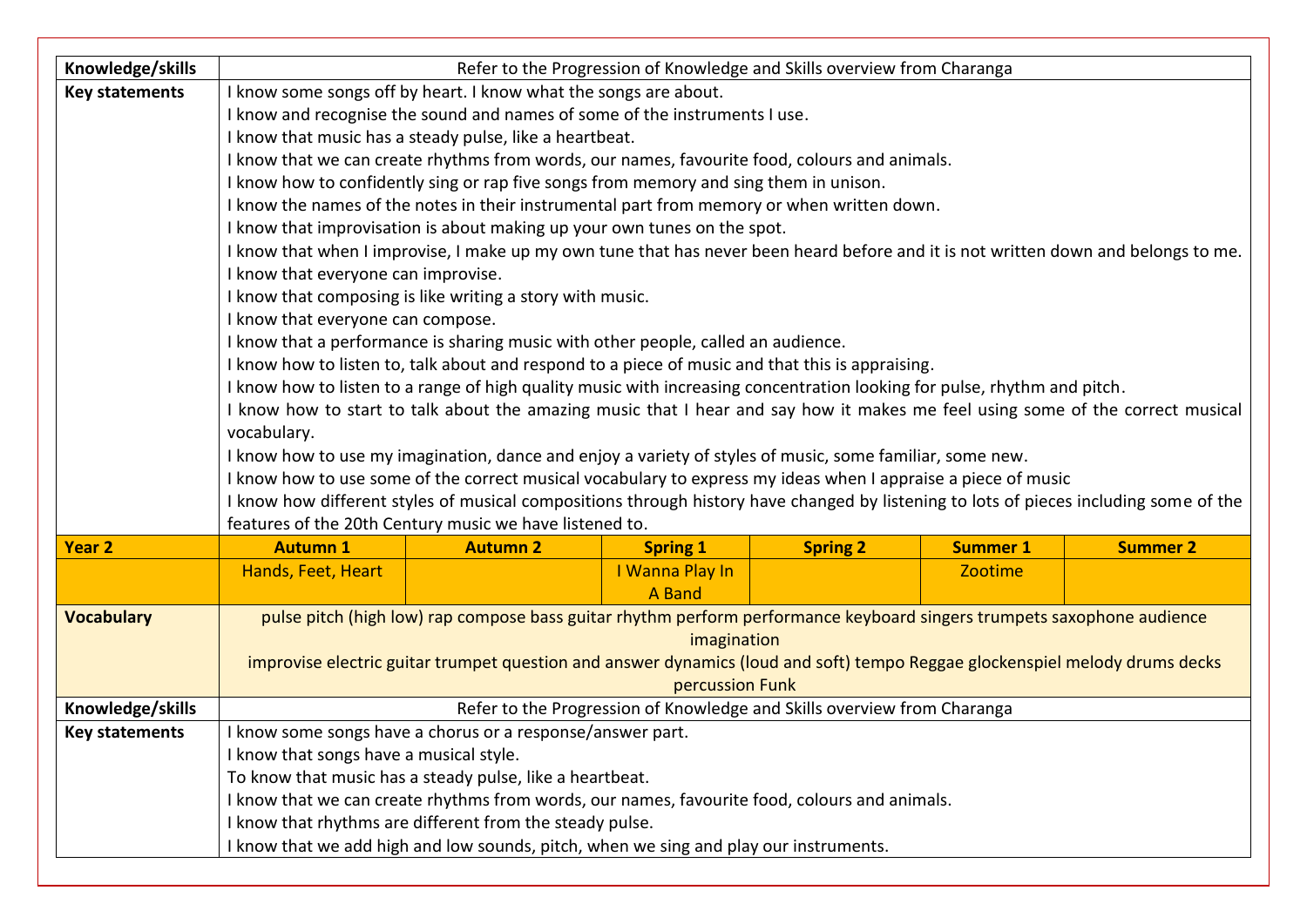|                       |                                                                                                                                       | I confidently know and can sing five songs from memory.                                                                         |                           |                                                                         |                    |                                                                                                                                     |  |
|-----------------------|---------------------------------------------------------------------------------------------------------------------------------------|---------------------------------------------------------------------------------------------------------------------------------|---------------------------|-------------------------------------------------------------------------|--------------------|-------------------------------------------------------------------------------------------------------------------------------------|--|
|                       | I know that unison is everyone singing at the same time.                                                                              |                                                                                                                                 |                           |                                                                         |                    |                                                                                                                                     |  |
|                       |                                                                                                                                       | I know songs include other ways of using the voice e.g. rapping (spoken word).                                                  |                           |                                                                         |                    |                                                                                                                                     |  |
|                       | I know why we need to warm up our voices.                                                                                             |                                                                                                                                 |                           |                                                                         |                    |                                                                                                                                     |  |
|                       | I know the names of the notes in their instrumental part from memory or when written down.                                            |                                                                                                                                 |                           |                                                                         |                    |                                                                                                                                     |  |
|                       | I know the names of untuned percussion instruments played in class.                                                                   |                                                                                                                                 |                           |                                                                         |                    |                                                                                                                                     |  |
|                       |                                                                                                                                       | I know improvisation is making up your own tunes on the spot and that when someone improvises, they make up their own tune that |                           |                                                                         |                    |                                                                                                                                     |  |
|                       |                                                                                                                                       | has never been heard before. - it is not written down and belongs to them.                                                      |                           |                                                                         |                    |                                                                                                                                     |  |
|                       |                                                                                                                                       | I know that everyone can improvise, and you can use one or two notes.                                                           |                           |                                                                         |                    |                                                                                                                                     |  |
|                       |                                                                                                                                       | I know that composing is like writing a story with music.                                                                       |                           |                                                                         |                    |                                                                                                                                     |  |
|                       | I know that everyone can compose.                                                                                                     |                                                                                                                                 |                           |                                                                         |                    |                                                                                                                                     |  |
|                       |                                                                                                                                       | I know a performance is sharing music with an audience.                                                                         |                           |                                                                         |                    |                                                                                                                                     |  |
|                       |                                                                                                                                       | I know a performance can be a special occasion and involve a class, a year group or a whole school.                             |                           |                                                                         |                    |                                                                                                                                     |  |
|                       |                                                                                                                                       | An audience can include your parents and friends.                                                                               |                           |                                                                         |                    |                                                                                                                                     |  |
|                       |                                                                                                                                       | I know how to listen to, talk about and respond to a piece of music using musical vocabulary and that this is appraising        |                           |                                                                         |                    |                                                                                                                                     |  |
|                       |                                                                                                                                       |                                                                                                                                 |                           |                                                                         |                    | I know how to start to talk about the amazing music that I hear and say how it makes me feel using some of the correct musical      |  |
|                       | vocabulary                                                                                                                            |                                                                                                                                 |                           |                                                                         |                    |                                                                                                                                     |  |
|                       |                                                                                                                                       |                                                                                                                                 |                           |                                                                         |                    | I know how to use my imagination, dance and enjoy a variety of styles of music, some familiar, some new and some that have been     |  |
|                       |                                                                                                                                       |                                                                                                                                 | composed                  |                                                                         |                    |                                                                                                                                     |  |
|                       | I know how different styles of musical compositions through history have changed by listening to lots of pieces including some of the |                                                                                                                                 |                           |                                                                         |                    |                                                                                                                                     |  |
|                       |                                                                                                                                       |                                                                                                                                 |                           |                                                                         |                    |                                                                                                                                     |  |
|                       |                                                                                                                                       | features of the 20th Century music we have listened to.                                                                         |                           |                                                                         |                    |                                                                                                                                     |  |
| Year <sub>3</sub>     | <b>Autumn 1</b>                                                                                                                       | <b>Autumn 2</b>                                                                                                                 | <b>Spring 1</b>           | <b>Spring 2</b>                                                         | <b>Summer 1</b>    | <b>Summer 2</b>                                                                                                                     |  |
|                       | Let Your Spirit Fly                                                                                                                   | <b>Glockenspiel Stage 1</b>                                                                                                     | <b>Three Little Birds</b> | <b>The Dragon Song</b>                                                  | <b>Bringing Us</b> | <b>Reflect, Rewind and</b>                                                                                                          |  |
|                       |                                                                                                                                       |                                                                                                                                 |                           |                                                                         | <b>Together</b>    | Replay                                                                                                                              |  |
| <b>Vocabulary</b>     |                                                                                                                                       | performance keyboard trumpets audience imagination improvise electric guitar trumpet question and answer dynamics (loud and     |                           |                                                                         |                    |                                                                                                                                     |  |
|                       |                                                                                                                                       |                                                                                                                                 |                           | soft) tempo Reggae glockenspiel melody drums percussion Disco           |                    |                                                                                                                                     |  |
| Knowledge/skills      |                                                                                                                                       |                                                                                                                                 |                           | Refer to the Progression of Knowledge and Skills overview from Charanga |                    |                                                                                                                                     |  |
| <b>Key statements</b> |                                                                                                                                       | I know five songs from memory, who sang them, or wrote them. I know the style of the five songs.                                |                           |                                                                         |                    |                                                                                                                                     |  |
|                       |                                                                                                                                       |                                                                                                                                 |                           |                                                                         |                    | I know how to choose one song and be able to talk about: its lyrics: what the song is about, any musical dimensions featured in the |  |
|                       |                                                                                                                                       | song, and where they are used (texture, dynamics, tempo, rhythm and pitch)                                                      |                           |                                                                         |                    |                                                                                                                                     |  |
|                       |                                                                                                                                       | I know how to identify the main sections of the song (introduction, verse, chorus etc.)                                         |                           |                                                                         |                    |                                                                                                                                     |  |
|                       |                                                                                                                                       | I know the name of some of the instruments I heard in the song                                                                  |                           |                                                                         |                    |                                                                                                                                     |  |
|                       |                                                                                                                                       | I know how to find and demonstrate the pulse.<br>I know the difference between pulse and rhythm.                                |                           |                                                                         |                    |                                                                                                                                     |  |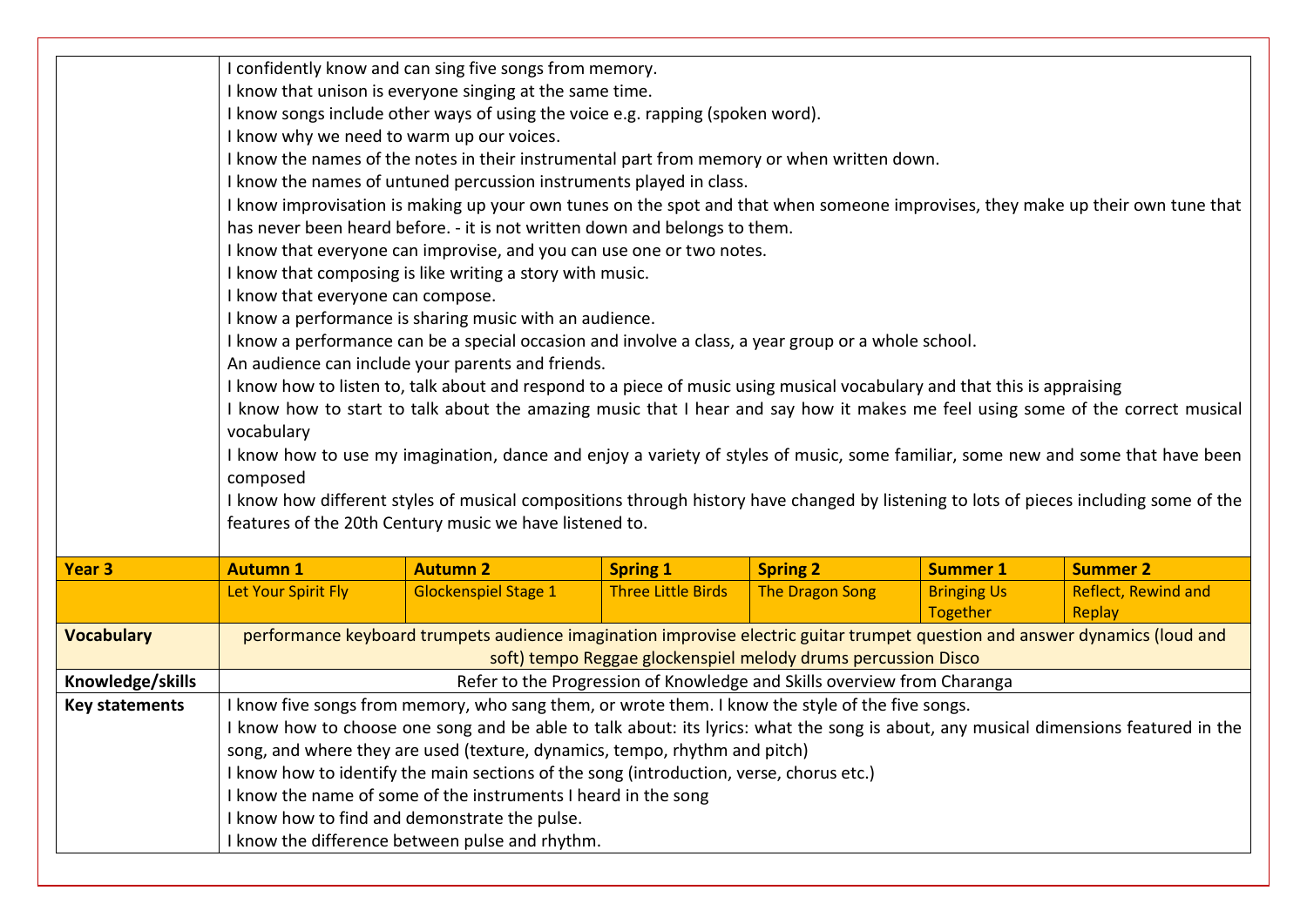|                   | I know how pulse, rhythm and pitch work together to create a song.<br>I know that every piece of music has a pulse/steady beat.                |                                                                                                                                          |                  |                     |                  |                            |
|-------------------|------------------------------------------------------------------------------------------------------------------------------------------------|------------------------------------------------------------------------------------------------------------------------------------------|------------------|---------------------|------------------|----------------------------|
|                   | I know the difference between a musical question and an answer.                                                                                |                                                                                                                                          |                  |                     |                  |                            |
|                   | I know that singing in a group can be called a choir                                                                                           |                                                                                                                                          |                  |                     |                  |                            |
|                   |                                                                                                                                                | I know that the leader or conductor is a person who the choir or group follow                                                            |                  |                     |                  |                            |
|                   |                                                                                                                                                | I know that songs can make you feel different things e.g. happy, energetic or sad                                                        |                  |                     |                  |                            |
|                   |                                                                                                                                                | I know that singing as part of an ensemble or large group is fun, but that you must listen to each other                                 |                  |                     |                  |                            |
|                   | I know why you must warm up your voice                                                                                                         |                                                                                                                                          |                  |                     |                  |                            |
|                   |                                                                                                                                                | I know and can talk about the instruments used in class (a glockenspiel, a recorder)                                                     |                  |                     |                  |                            |
|                   |                                                                                                                                                | I know and am able to talk about improvisation: making up your own tunes on the spot                                                     |                  |                     |                  |                            |
|                   |                                                                                                                                                | I know that improvisation is when someone improvises; they make up their own tune that has never been heard before. It is not written    |                  |                     |                  |                            |
|                   | down and belongs to them                                                                                                                       |                                                                                                                                          |                  |                     |                  |                            |
|                   |                                                                                                                                                | I know that using one or two notes confidently is better than using five                                                                 |                  |                     |                  |                            |
|                   |                                                                                                                                                | I know that if you improvise using the notes you are given, you cannot make a mistake                                                    |                  |                     |                  |                            |
|                   |                                                                                                                                                | I know that a composition is music that is created by you and kept in some way. It's like writing a story. It can be played or performed |                  |                     |                  |                            |
|                   | again to your friends.                                                                                                                         |                                                                                                                                          |                  |                     |                  |                            |
|                   |                                                                                                                                                | I know that there are different ways of recording compositions (letter names, symbols, audio etc.)                                       |                  |                     |                  |                            |
|                   | I know that performing is sharing music with other people, an audience I know that a performance doesn't have to be drama! It can be           |                                                                                                                                          |                  |                     |                  |                            |
|                   | to one person or to each other<br>I know that I have to plan everything that will be performed and that it will be different for each occasion |                                                                                                                                          |                  |                     |                  |                            |
|                   | I know that I must sing or rap the words clearly and play with confidence                                                                      |                                                                                                                                          |                  |                     |                  |                            |
|                   | I know that my performance involves communicating feelings, thoughts and ideas about the song/music                                            |                                                                                                                                          |                  |                     |                  |                            |
|                   | I know how different styles of musical compositions through history have changed by listening to lots of pieces                                |                                                                                                                                          |                  |                     |                  |                            |
|                   | I know how to listen to, talk about and respond to a piece of music using musical vocabulary and that this is appraising                       |                                                                                                                                          |                  |                     |                  |                            |
|                   | I know how to start to talk about the amazing music that I hear and say how it makes me feel using some of the correct musical                 |                                                                                                                                          |                  |                     |                  |                            |
|                   | vocabulary                                                                                                                                     |                                                                                                                                          |                  |                     |                  |                            |
|                   |                                                                                                                                                |                                                                                                                                          |                  |                     |                  |                            |
|                   | I know how to use my imagination, dance and enjoy a variety of styles of music, some familiar, some new and some that have been<br>composed    |                                                                                                                                          |                  |                     |                  |                            |
| Year 4            | <b>Autumn 1</b>                                                                                                                                | <b>Autumn 2</b>                                                                                                                          | <b>Spring 1</b>  | <b>Spring 2</b>     | <b>Summer 1</b>  | <b>Summer 2</b>            |
|                   | <b>Mamma Mia</b>                                                                                                                               | <b>Glockenspiel Stage 2</b>                                                                                                              | Stop!            | Lean on Me          | <b>Blackbird</b> | <b>Reflect, Rewind and</b> |
|                   |                                                                                                                                                |                                                                                                                                          |                  |                     |                  | Replay                     |
| <b>Vocabulary</b> | pulse pitch (high low)                                                                                                                         | improvise electric                                                                                                                       | melody hook riff | drums percussion    | acoustic guitar  | Consolidation              |
|                   | rap compose bass                                                                                                                               | guitar dynamics (loud                                                                                                                    | solo pentatonic  | digital/electronic  | birdsong civil   |                            |
|                   | rhythm perform                                                                                                                                 | and soft) texture                                                                                                                        | scale unison     | sounds turntables   | rights racism    |                            |
|                   | performance                                                                                                                                    | structure tempo                                                                                                                          | rhythm patterns  | synthesizers by ear | equality         |                            |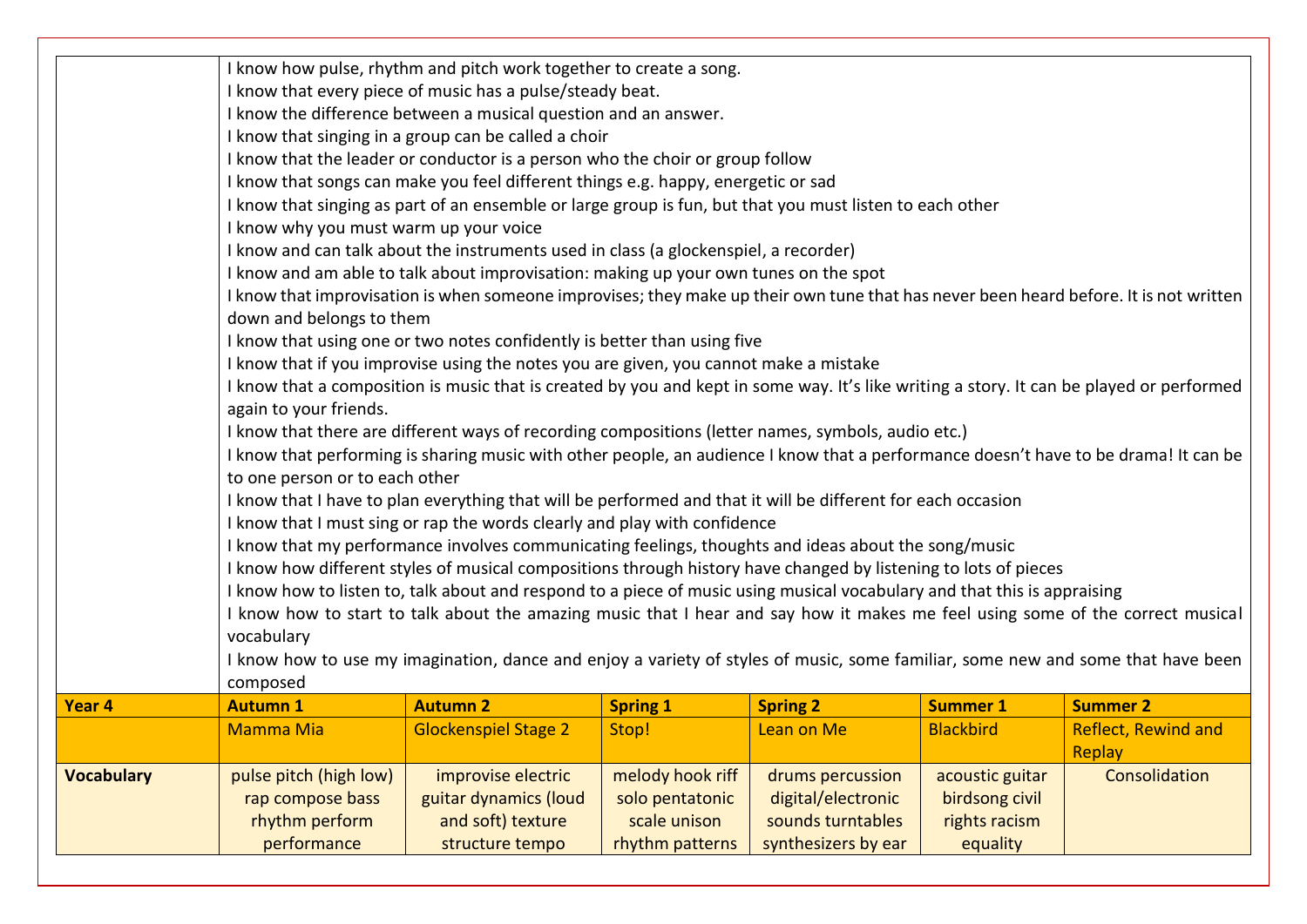|                       | keyboard saxophone                                                                                                                                                                                                                                                                                                                                                                                       |                                                                                                                                   | musical style    | notation backing                                                        |                 |                       |  |
|-----------------------|----------------------------------------------------------------------------------------------------------------------------------------------------------------------------------------------------------------------------------------------------------------------------------------------------------------------------------------------------------------------------------------------------------|-----------------------------------------------------------------------------------------------------------------------------------|------------------|-------------------------------------------------------------------------|-----------------|-----------------------|--|
|                       | audience                                                                                                                                                                                                                                                                                                                                                                                                 |                                                                                                                                   | rapping lyrics   | vocal piano organ                                                       |                 |                       |  |
|                       |                                                                                                                                                                                                                                                                                                                                                                                                          |                                                                                                                                   | choreography     |                                                                         |                 |                       |  |
| Knowledge/skills      | Refer to the Progression of Knowledge and Skills overview from Charanga                                                                                                                                                                                                                                                                                                                                  |                                                                                                                                   |                  |                                                                         |                 |                       |  |
| <b>Key statements</b> | I know five songs from memory and who sang them or wrote them. I know the style of the five songs.                                                                                                                                                                                                                                                                                                       |                                                                                                                                   |                  |                                                                         |                 |                       |  |
|                       | I know how to choose one song and be able to talk about: some of the style indicators of that song (musical characteristics that give                                                                                                                                                                                                                                                                    |                                                                                                                                   |                  |                                                                         |                 |                       |  |
|                       | the song its style).                                                                                                                                                                                                                                                                                                                                                                                     |                                                                                                                                   |                  |                                                                         |                 |                       |  |
|                       |                                                                                                                                                                                                                                                                                                                                                                                                          | I know that the lyrics: are what the song is about.                                                                               |                  |                                                                         |                 |                       |  |
|                       |                                                                                                                                                                                                                                                                                                                                                                                                          | I know how to identify any musical dimensions featured in the song and where they are used (texture, dynamics, tempo, rhythm and  |                  |                                                                         |                 |                       |  |
|                       | pitch).                                                                                                                                                                                                                                                                                                                                                                                                  |                                                                                                                                   |                  |                                                                         |                 |                       |  |
|                       |                                                                                                                                                                                                                                                                                                                                                                                                          | I know how to identify the main sections of the song (introduction, verse, chorus etc).                                           |                  |                                                                         |                 |                       |  |
|                       |                                                                                                                                                                                                                                                                                                                                                                                                          | I know how to name some of the instruments they heard in the song.                                                                |                  |                                                                         |                 |                       |  |
|                       |                                                                                                                                                                                                                                                                                                                                                                                                          | I know and am able to talk about the following interrelated dimensions of music:                                                  |                  |                                                                         |                 |                       |  |
|                       |                                                                                                                                                                                                                                                                                                                                                                                                          | • How pulse, rhythm and pitch work together • Pulse: Finding the pulse – the heartbeat of the music • Rhythm: the long and short  |                  |                                                                         |                 |                       |  |
|                       |                                                                                                                                                                                                                                                                                                                                                                                                          | patterns over the pulse • Know the difference between pulse and rhythm • Pitch: High and low sounds that create melodies • How to |                  |                                                                         |                 |                       |  |
|                       | keep the internal pulse                                                                                                                                                                                                                                                                                                                                                                                  |                                                                                                                                   |                  | • Texture: How a solo singer makes a thinner texture than a large group |                 |                       |  |
|                       |                                                                                                                                                                                                                                                                                                                                                                                                          | I know that musical Leadership: is creating musical ideas for the group to copy or respond to                                     |                  |                                                                         |                 |                       |  |
|                       | I know that other instruments can be played in a band or orchestra or by my friends.                                                                                                                                                                                                                                                                                                                     |                                                                                                                                   |                  |                                                                         |                 |                       |  |
|                       | I know that you can use some of the riffs I have heard in the challenges in your improvisations                                                                                                                                                                                                                                                                                                          |                                                                                                                                   |                  |                                                                         |                 |                       |  |
|                       | I know that you need to know and have planned everything that will be performed                                                                                                                                                                                                                                                                                                                          |                                                                                                                                   |                  |                                                                         |                 |                       |  |
|                       | I know that you must sing or rap the words clearly and play with confidence                                                                                                                                                                                                                                                                                                                              |                                                                                                                                   |                  |                                                                         |                 |                       |  |
|                       | I know that it is planned and different for each occasion and it involves communicating feelings, thoughts and ideas about the<br>song/music<br>I know how to listen to, talk about and respond to a piece of music using musical vocabulary and that this is appraising<br>know how to start to talk about the amazing music that I hear and say how it makes me feel using some of the correct musical |                                                                                                                                   |                  |                                                                         |                 |                       |  |
|                       |                                                                                                                                                                                                                                                                                                                                                                                                          |                                                                                                                                   |                  |                                                                         |                 |                       |  |
|                       |                                                                                                                                                                                                                                                                                                                                                                                                          |                                                                                                                                   |                  |                                                                         |                 |                       |  |
|                       | vocabulary                                                                                                                                                                                                                                                                                                                                                                                               |                                                                                                                                   |                  |                                                                         |                 |                       |  |
|                       |                                                                                                                                                                                                                                                                                                                                                                                                          | I know how to use my imagination, dance and enjoy a variety of styles of music, some familiar, some new and some that have been   |                  |                                                                         |                 |                       |  |
|                       | composed                                                                                                                                                                                                                                                                                                                                                                                                 |                                                                                                                                   |                  |                                                                         |                 |                       |  |
|                       |                                                                                                                                                                                                                                                                                                                                                                                                          | I know that different people have different taste in music to myself, but I will listen and appreciate it musically               |                  |                                                                         |                 |                       |  |
|                       |                                                                                                                                                                                                                                                                                                                                                                                                          |                                                                                                                                   |                  |                                                                         |                 |                       |  |
|                       | I know that music can have important meanings to other people - it can be a celebration of culture, a religious belief, a festivity, a<br>representation of a nation or a way of expressing tolerance                                                                                                                                                                                                    |                                                                                                                                   |                  |                                                                         |                 |                       |  |
| Year 5                | <b>Autumn 1</b>                                                                                                                                                                                                                                                                                                                                                                                          | <b>Autumn 2</b>                                                                                                                   | <b>Spring 1</b>  | <b>Spring 2</b>                                                         | <b>Summer 1</b> | <b>Summer 2</b>       |  |
|                       |                                                                                                                                                                                                                                                                                                                                                                                                          | Make You Feel My                                                                                                                  | <b>Musical</b>   | The Fresh Prince of                                                     |                 | Dancing in the Street |  |
|                       |                                                                                                                                                                                                                                                                                                                                                                                                          | Love                                                                                                                              | <b>Wellbeing</b> | Bel - Air                                                               |                 |                       |  |
|                       |                                                                                                                                                                                                                                                                                                                                                                                                          |                                                                                                                                   | <b>NMPAT</b>     |                                                                         |                 |                       |  |
|                       |                                                                                                                                                                                                                                                                                                                                                                                                          |                                                                                                                                   |                  |                                                                         |                 |                       |  |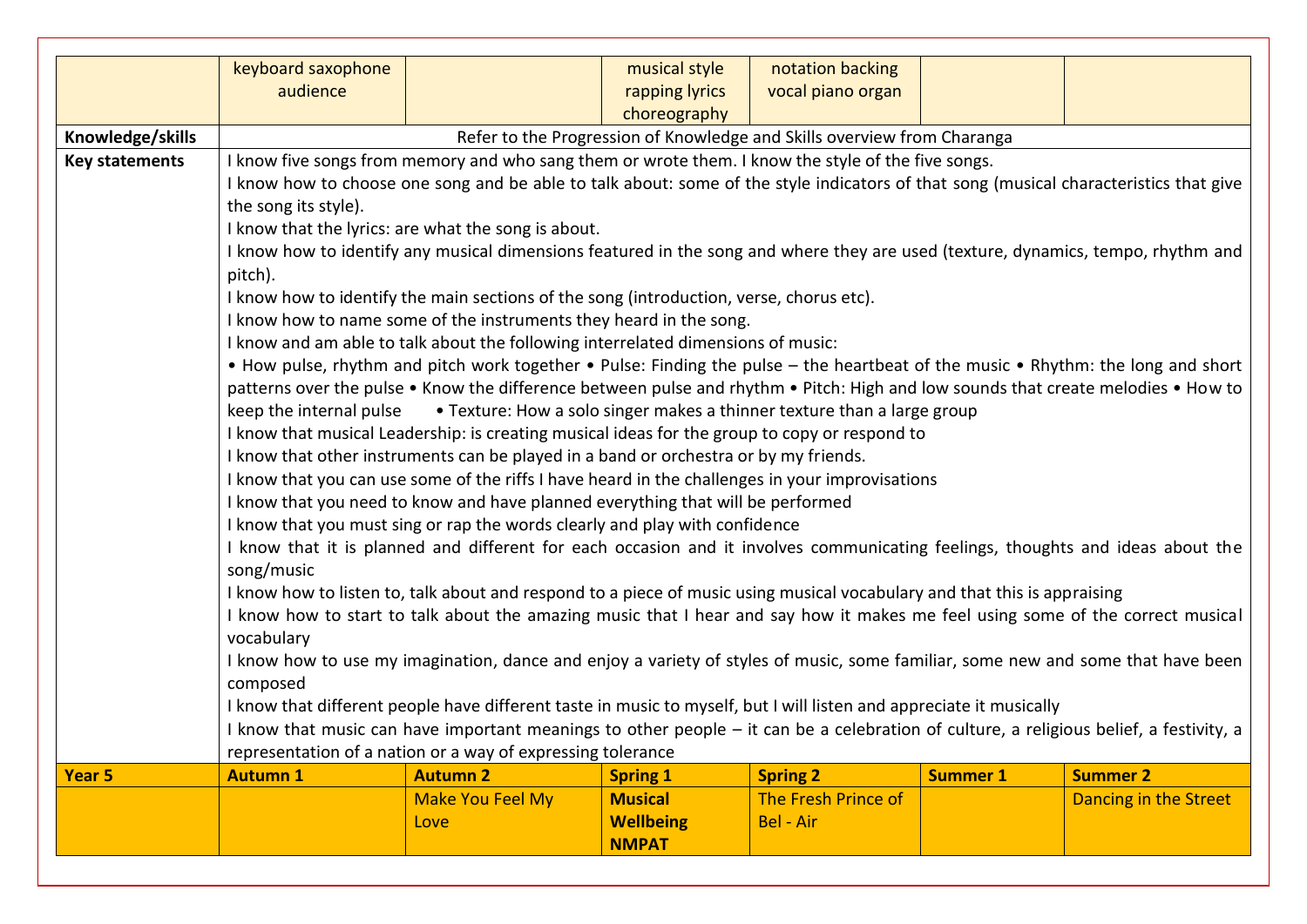| <b>Vocabulary</b>     | pulse pitch (high low) Rap compose bass rhythm keyboard rock bridge backbeat amplifier chorus bridge appraising Bossa Nova ballad      |
|-----------------------|----------------------------------------------------------------------------------------------------------------------------------------|
|                       | improvise electric guitar dynamics (loud and soft) texture structure tempo syncopation Swing tune/head note values note names          |
|                       | melody hook riff solo pentatonic scale unison rhythm patterns musical style rapping lyrics choreography Funk drums percussion          |
|                       | digital/electronic sounds turntables synthesizers deck backing loops scratching by ear notation backing vocal piano organ Hip Hop      |
|                       | acoustic guitar Big bands verse interlude tag endings strings cover Old - school brass section bass line harmony melody                |
| Knowledge/skills      | Refer to the Progression of Knowledge and Skills overview from Charanga                                                                |
| <b>Key statements</b> | I know five songs from memory, who sang or wrote them, when they were written and, if possible, why?                                   |
|                       | I know the style of the five songs; and how to name other songs from the Units in those styles.                                        |
|                       | I know how to choose two or three other songs and be able to talk about: some of the style indicators of the songs (musical            |
|                       | characteristics that give the songs their style)                                                                                       |
|                       | I know how to talk about the lyrics: and what the songs are about                                                                      |
|                       | I know how to find any musical dimensions featured in the songs and where they are used (texture, dynamics, tempo, rhythm and pitch)   |
|                       | I know how to name some of the instruments that I heard in the songs                                                                   |
|                       | I know historical context of the songs and can ask what else was going on at this time?                                                |
|                       | I know how pulse, rhythm, pitch, tempo, dynamics, texture and structure work together and how they connect in a song                   |
|                       | I know how to keep the internal pulse                                                                                                  |
|                       | I know that musical leadership: is creating musical ideas for the group to copy or play                                                |
|                       | I know, and can confidently sing, five songs and their parts from memory, and, how to sing them, with a strong internal pulse.         |
|                       | I know how to choose a song and be able to talk about: its main features                                                               |
|                       | I know that singing can be in unison, as a solo, lead vocal, backing vocals or can be rapping I know and am able to talk about: the    |
|                       | different ways of writing music down - e.g. staff notation, symbols                                                                    |
|                       | I know the notes C, D, E, F, G, A, B + C on the treble stave                                                                           |
|                       | I know of three well-known improvising musicians                                                                                       |
|                       | I know that notation: recognise the connection between sound and symbol                                                                |
|                       | I know that a performance involves communicating ideas, thoughts and feelings about the song/music                                     |
|                       | I know how to listen to, talk about and respond to a piece of music using musical vocabulary and that this is appraising               |
|                       | I know how to start to talk about the amazing music that I hear and say how it makes me feel using some of the correct musical         |
|                       | vocabulary                                                                                                                             |
|                       | I know how to use my imagination, dance and enjoy a variety of styles of music, some familiar, some new and some that have been        |
|                       | composed                                                                                                                               |
|                       | I know that different people have different taste in music to myself, but I will listen and appreciate it musically                    |
|                       | I know that music can have important meanings to other people - it can be a celebration of culture, a religious belief, a festivity, a |
|                       | representation of a nation or a way of expressing tolerance                                                                            |
|                       |                                                                                                                                        |
|                       |                                                                                                                                        |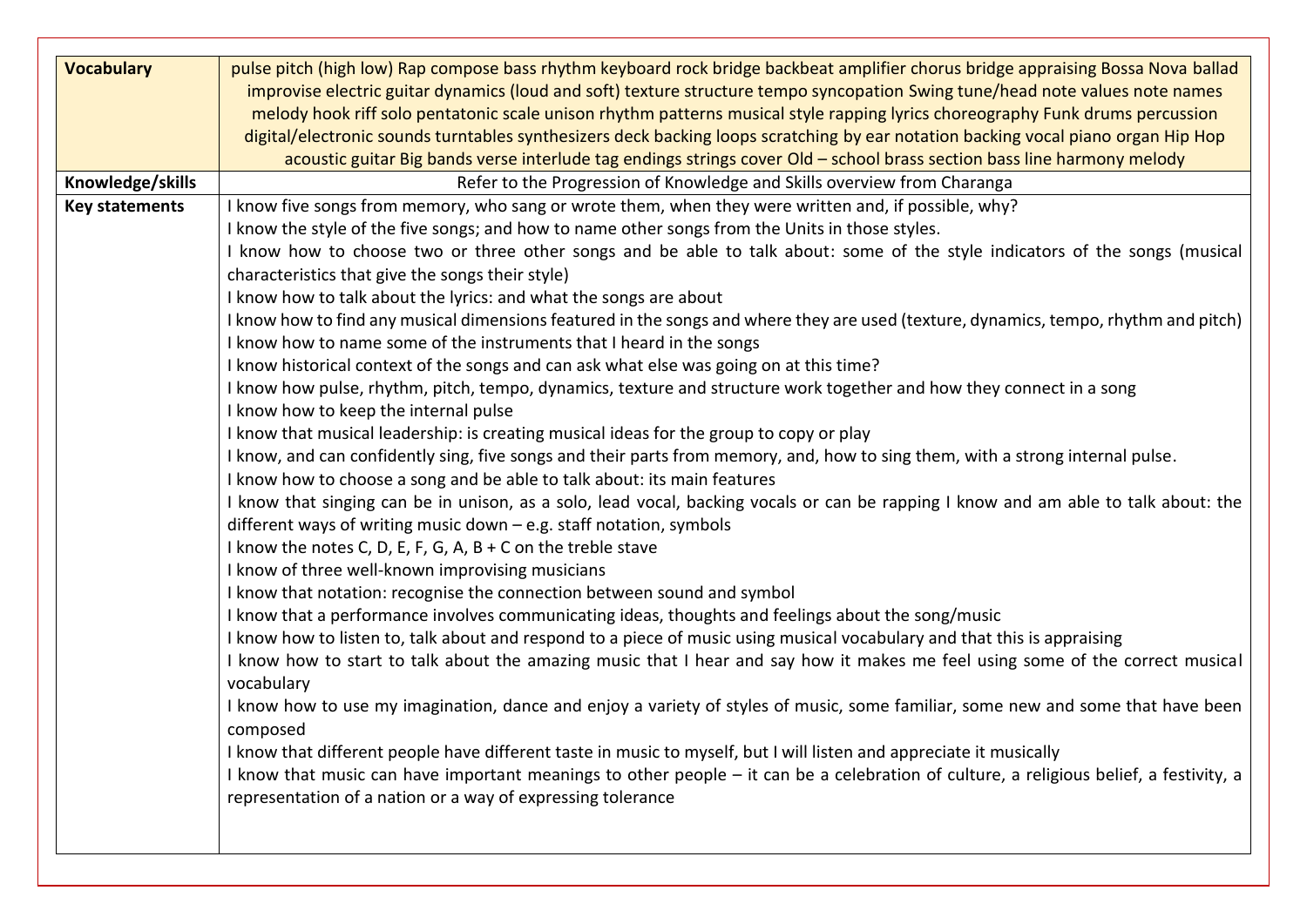| Year 6                | <b>Autumn 1</b>                                                                                                                                                                                                                                                                                                                                                                                                                                                                       | <b>Autumn 2</b>                                                                                                                                                                                                                                                                                                                                                                                                                                                                                                                                                                                                                                                                                                                                                                                                                                                                                                                                                                                                                                                                                                                                                                                                                                                                                                                                                                                                                                                                                                                                                                                                                                                                                                                                                                                                                                                                                                                                                                                                                                                                                                                                                                                                                                                                                                                                                                                                   | <b>Spring 1</b> | <b>Spring 2</b>     | <b>Summer 1</b> | <b>Summer 2</b>     |  |
|-----------------------|---------------------------------------------------------------------------------------------------------------------------------------------------------------------------------------------------------------------------------------------------------------------------------------------------------------------------------------------------------------------------------------------------------------------------------------------------------------------------------------|-------------------------------------------------------------------------------------------------------------------------------------------------------------------------------------------------------------------------------------------------------------------------------------------------------------------------------------------------------------------------------------------------------------------------------------------------------------------------------------------------------------------------------------------------------------------------------------------------------------------------------------------------------------------------------------------------------------------------------------------------------------------------------------------------------------------------------------------------------------------------------------------------------------------------------------------------------------------------------------------------------------------------------------------------------------------------------------------------------------------------------------------------------------------------------------------------------------------------------------------------------------------------------------------------------------------------------------------------------------------------------------------------------------------------------------------------------------------------------------------------------------------------------------------------------------------------------------------------------------------------------------------------------------------------------------------------------------------------------------------------------------------------------------------------------------------------------------------------------------------------------------------------------------------------------------------------------------------------------------------------------------------------------------------------------------------------------------------------------------------------------------------------------------------------------------------------------------------------------------------------------------------------------------------------------------------------------------------------------------------------------------------------------------------|-----------------|---------------------|-----------------|---------------------|--|
|                       | Dare 25                                                                                                                                                                                                                                                                                                                                                                                                                                                                               | <b>Classroom Jazz 2</b>                                                                                                                                                                                                                                                                                                                                                                                                                                                                                                                                                                                                                                                                                                                                                                                                                                                                                                                                                                                                                                                                                                                                                                                                                                                                                                                                                                                                                                                                                                                                                                                                                                                                                                                                                                                                                                                                                                                                                                                                                                                                                                                                                                                                                                                                                                                                                                                           |                 | You've Got a Friend |                 | <b>Music and Me</b> |  |
| <b>Vocabulary</b>     | timbre dimensions of music style indicators Neo Soul producer Motown pulse pitch (high low) compose improvise improvisation bass<br>rhythm keyboard tempo appraising ostinato phrases Urban Gospel Jazz improvise dynamics (loud and soft) texture structure groove<br>Blues unison syncopation gender melody hook riff solo Civil Rights equality unison rhythm patterns musical style lyrics sounds by ear<br>notation backing vocal acoustic guitar cover bass line harmony melody |                                                                                                                                                                                                                                                                                                                                                                                                                                                                                                                                                                                                                                                                                                                                                                                                                                                                                                                                                                                                                                                                                                                                                                                                                                                                                                                                                                                                                                                                                                                                                                                                                                                                                                                                                                                                                                                                                                                                                                                                                                                                                                                                                                                                                                                                                                                                                                                                                   |                 |                     |                 |                     |  |
| Knowledge/skills      | Refer to the Progression of Knowledge and Skills overview from Charanga                                                                                                                                                                                                                                                                                                                                                                                                               |                                                                                                                                                                                                                                                                                                                                                                                                                                                                                                                                                                                                                                                                                                                                                                                                                                                                                                                                                                                                                                                                                                                                                                                                                                                                                                                                                                                                                                                                                                                                                                                                                                                                                                                                                                                                                                                                                                                                                                                                                                                                                                                                                                                                                                                                                                                                                                                                                   |                 |                     |                 |                     |  |
| <b>Key statements</b> | give the songs their style)<br>treble stave<br>vocabulary                                                                                                                                                                                                                                                                                                                                                                                                                             | I know five songs from memory, who sang or wrote them, when they were written and why? I know the style of the songs and to name<br>other songs from the Units in those styles.<br>I know how to choose three or four other songs and am able to talk about: the style indicators of the songs (musical characteristics that<br>I know how to identify any musical dimensions featured in the songs and where they are used (texture, dynamics, tempo, rhythm, pitch<br>and timbre) I know how to identify the structure of the songs (intro, verse, chorus etc.)<br>I know how to name some of the instruments used in the songs<br>I know the importance of the historical context of the songs. What else was going on at this time, musically and historically?<br>I know and can talk about that fact that we each have a musical identity<br>I know how pulse, rhythm, pitch, tempo, dynamics, texture and structure work together to create a song or music I know how to<br>confidently sing five songs and their parts from memory, and to sing them with a strong internal pulse.<br>I know about the style of the songs so I can represent the feeling and context to my audience<br>I know how to sing in unison, take the solo, lead vocal, backing vocals or can rap.<br>I know what the song is about and the meaning of the lyrics<br>I know the different ways of writing music down - e.g. staff notation, symbols and can identify the notes C, D, E, F, G, A, B + C on the<br>I know that notation: recognises the connection between sound and symbol I know and am able to talk about improvisation and its<br>unique quality I know of and can talk about three well-known improvising musicians<br>I know that a composition: is music that is created by me, and is kept in some way. It has pulse, rhythm and pitch that work together<br>and are shaped by tempo, dynamics, texture and structure<br>I know that a performance must be planned for, and that it has an audience. It can be for a special occasion.<br>I know that a performance involves communicating ideas, thoughts and feelings about the song/music<br>I know how to listen to, talk about and respond to a piece of music using musical vocabulary and that this is appraising<br>I know how to start to talk about the amazing music that I hear and say how it makes me feel using some of the correct musical |                 |                     |                 |                     |  |
|                       | composed                                                                                                                                                                                                                                                                                                                                                                                                                                                                              | I know how to use my imagination, dance and enjoy a variety of styles of music, some familiar, some new and some that have been<br>I know that different people have different taste in music to myself, but I will listen and appreciate it musically                                                                                                                                                                                                                                                                                                                                                                                                                                                                                                                                                                                                                                                                                                                                                                                                                                                                                                                                                                                                                                                                                                                                                                                                                                                                                                                                                                                                                                                                                                                                                                                                                                                                                                                                                                                                                                                                                                                                                                                                                                                                                                                                                            |                 |                     |                 |                     |  |